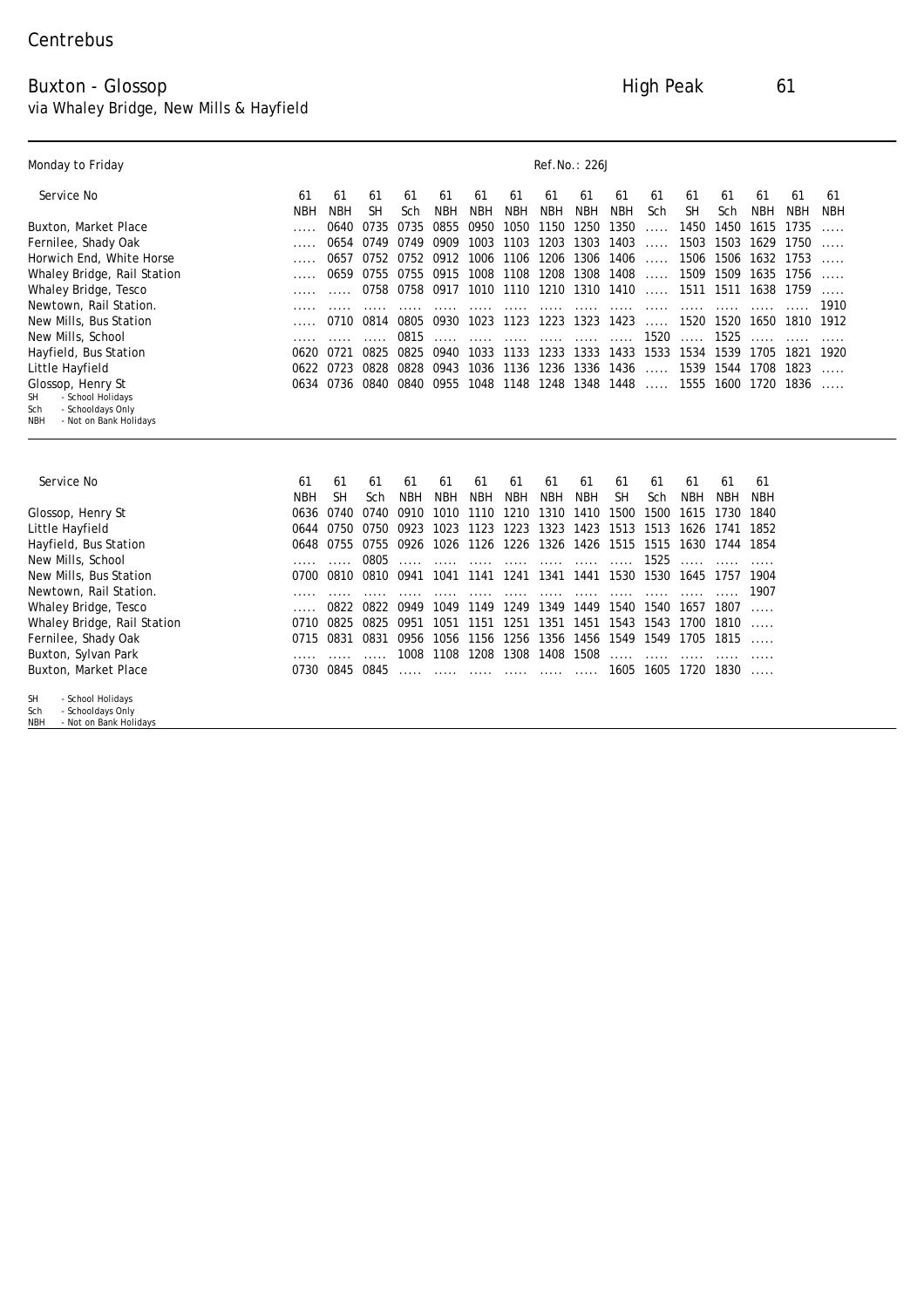## Buxton - Glossop High Peak 61 via Whaley Bridge, New Mills & Hayfield

| <b>Saturdays Only</b>              |      |      |      |           |      |                               |           |           | <b>Ref.No.: 226J</b> |           |      |
|------------------------------------|------|------|------|-----------|------|-------------------------------|-----------|-----------|----------------------|-----------|------|
| <b>Service No</b>                  | 61   | 61   | 61   | 61        | 61   | 61                            | 61        | 61        | 61                   | 61        |      |
| <b>Buxton, Market Place</b>        | 0750 | 0850 | 0950 | 1050      | 1150 | 1250                          | 1350      | 1450      | 1600                 | 1720      |      |
| <b>Fernilee, Shady Oak</b>         | 0803 | 0903 | 1003 | 1103      | 1203 | 1303                          | 1403      | 1503      | 1613 1733            |           |      |
| <b>Horwich End, White Horse</b>    | 0806 | 0906 | 1006 | 1106      | 1206 | 1306                          |           | 1406 1506 | 1616 1736            |           |      |
| <b>Whaley Bridge, Rail Station</b> | 0808 | 0908 | 1008 | 1108      | 1208 | 1308                          | 1408      | 1508      | 1618 1738            |           |      |
| <b>Whaley Bridge, Tesco</b>        | 0810 | 0910 | 1010 | 1110      | 1210 | 1310                          | 1410      | 1510      | 1620 1740            |           |      |
| <b>New Mills, Bus Station</b>      | 0823 | 0923 | 1023 | 1123      | 1223 | 1323                          | 1423      | 1523      | 1633 1753            |           |      |
| <b>Hayfield, Bus Station</b>       | 0833 | 0933 | 1033 | 1133      | 1233 | 1333                          | 1433      | 1533      | 1643                 | 1803      |      |
| <b>Little Hayfield</b>             | 0836 | 0936 |      |           |      | 1036 1136 1236 1336 1436 1536 |           |           | 1646                 | 1806      |      |
| <b>Glossop, Henry St</b>           | 0848 | 0948 |      |           |      | 1048 1148 1248 1348 1448 1548 |           |           | 1658 1818            |           |      |
|                                    |      |      |      |           |      |                               |           |           |                      |           |      |
| <b>Service No</b>                  | 61   | 61   | 61   | 61        | 61   | 61                            | 61        | 61        | 61                   | 61        | 61   |
| <b>Glossop, Henry St</b>           | 0751 | 0910 | 1010 | 1110      | 1210 | 1310                          | 1410      | 1510      | 1610                 | 1710      | 1820 |
| Little Hayfield                    | 0804 | 0923 | 1023 | 1123      | 1223 | 1323                          | 1423      | 1523      | 1623                 | 1723      | 1833 |
| <b>Hayfield, Bus Station</b>       | 0806 | 0926 |      | 1026 1126 | 1226 | 1326                          | 1426 1526 |           |                      | 1625 1725 | 1835 |
| <b>New Mills, Bus Station</b>      | 0821 | 0941 | 1041 | 1141      | 1241 | 1341                          |           | 1441 1541 |                      | 1640 1740 |      |
| <b>Whaley Bridge, Tesco</b>        | 0828 | 0949 | 1049 | 1149      | 1249 | 1349                          | 1449      | 1549      |                      | 1647 1747 |      |
| <b>Whaley Bridge, Rail Station</b> | 0830 | 0951 | 1051 | 1151      | 1251 | 1351                          |           | 1451 1551 | 1649 1749            |           |      |
| <b>Fernilee, Shady Oak</b>         | 0835 | 0956 | 1056 | 1156      |      | 1256 1356 1456 1556           |           |           | 1654 1754            |           |      |
| <b>Buxton, Sylvan Park</b>         |      | 1008 |      | 1108 1208 |      | 1308 1408 1508 1608           |           |           |                      |           | .    |
| <b>Buxton, Market Place</b>        | 0850 |      |      |           |      |                               |           |           | 1709                 | 1809      |      |